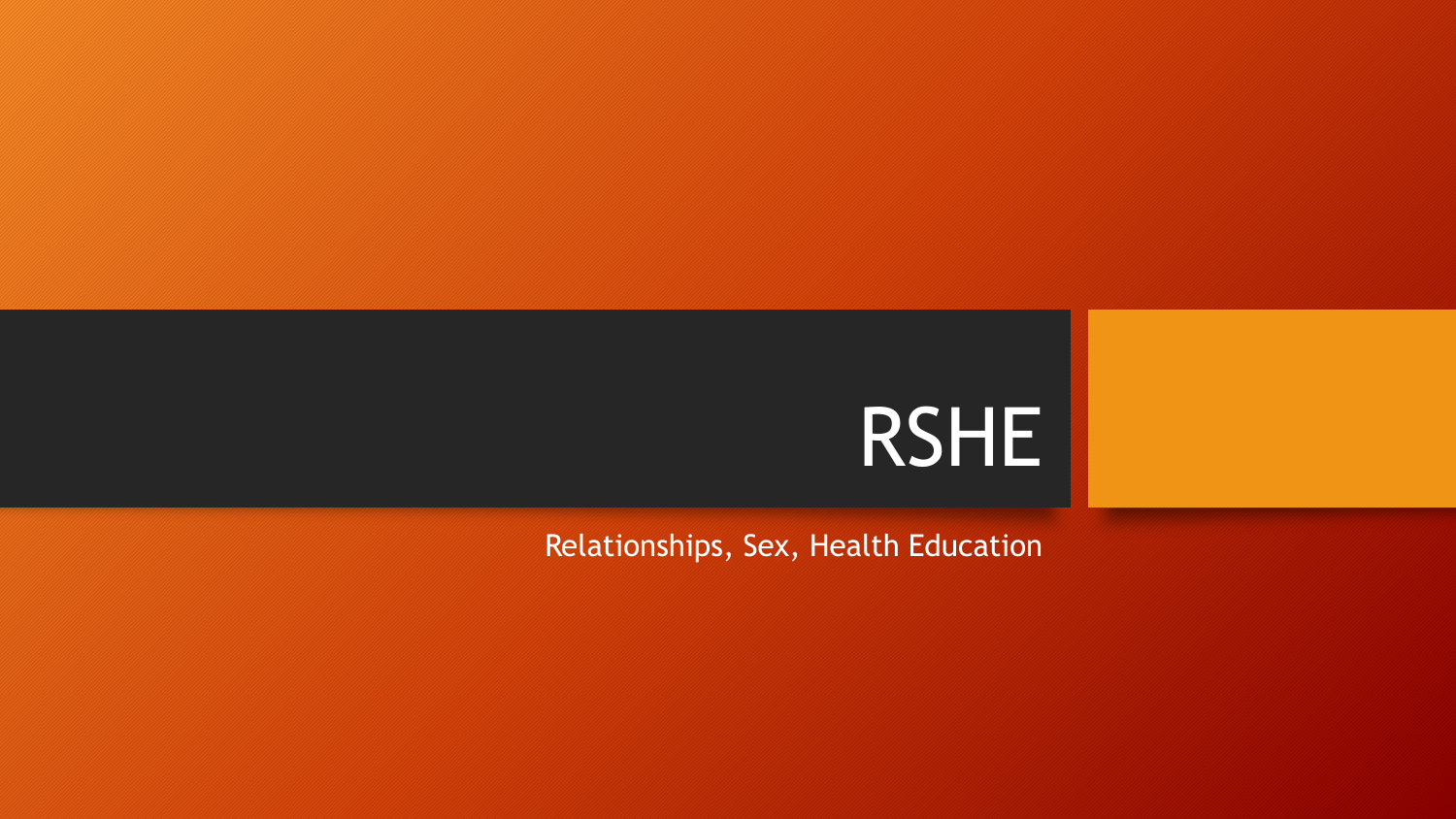### RSE will become a compulsory part of the curriculum as of September 2020.

#### What is RSE and what is it's aim?

• The aim of Relationships and Sex Education is to promote pupils' spiritual, moral, social and cultural development and to prepare all pupils for the opportunities , responsibilities and experiences of life.

#### What are the elements of RSE?

There are 9 overarching elements to RSE which work to develop the pupils' knowledge and understanding, attitudes and values and personal and social skills.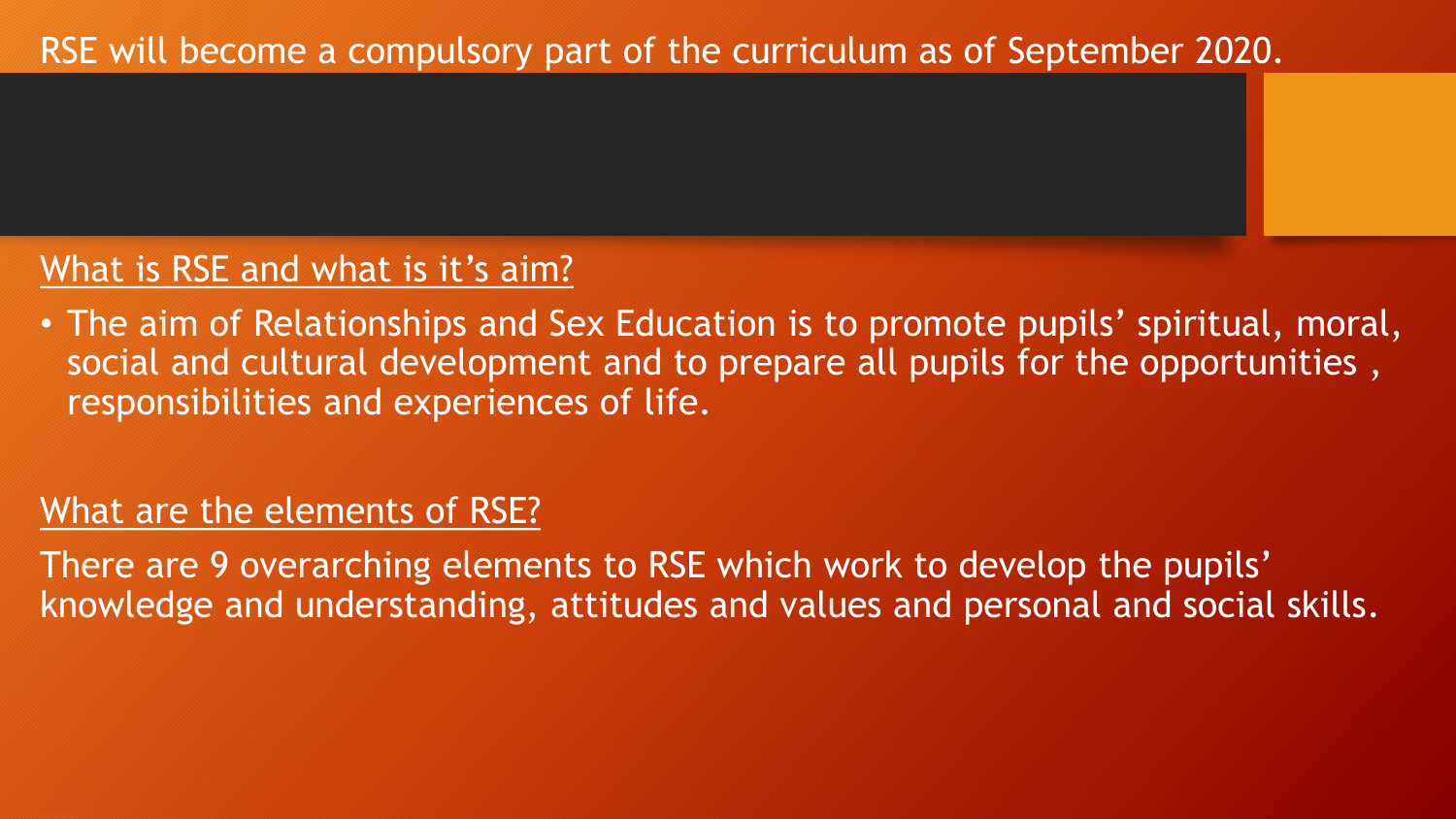## The 9 key elements are:

- Healthy Relationships
- Money
- Rights and Responsibilities
- Healthy Lifestyles
- Keeping Safe
- Media Influence
- Hurtful Behaviour and Anti-bullying
- Valuing Difference
- Growing and Changing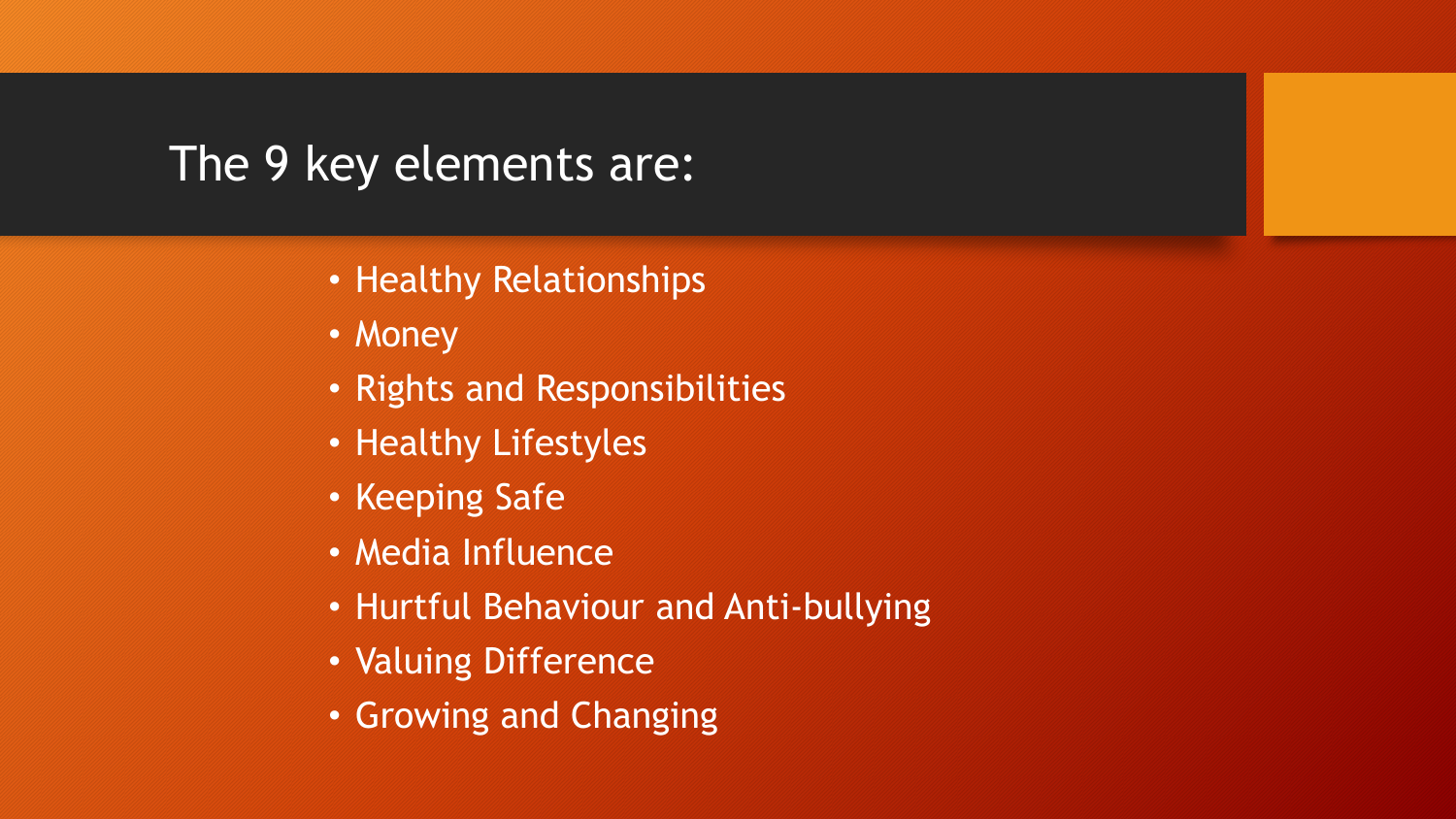# What will my child know / learn about?

### **By the end of KS1**

- Responsibility
- Growing Up
- People who help us
- Keeping ourselves clean
- Changes and Life Cycles
- Changes– The Human Life Cycle
- Being Unique
- Personal Hygiene
- The 'PANTS' Rule

### **By the end of KS2**

- Similarities and Differences Body parts
- Where do babies come from?
- Changes- Physical, Becoming Independent, Responsibilities, Emotional
- Similarities and Differences Reproductive **Organs**
- Type of Love
- Personal Hygiene Hand Washing, Infection, Anti-biotics, Keeping Clean
- Genetic Inheritance
- Life Cycle (including births and new babies)
- Relationships